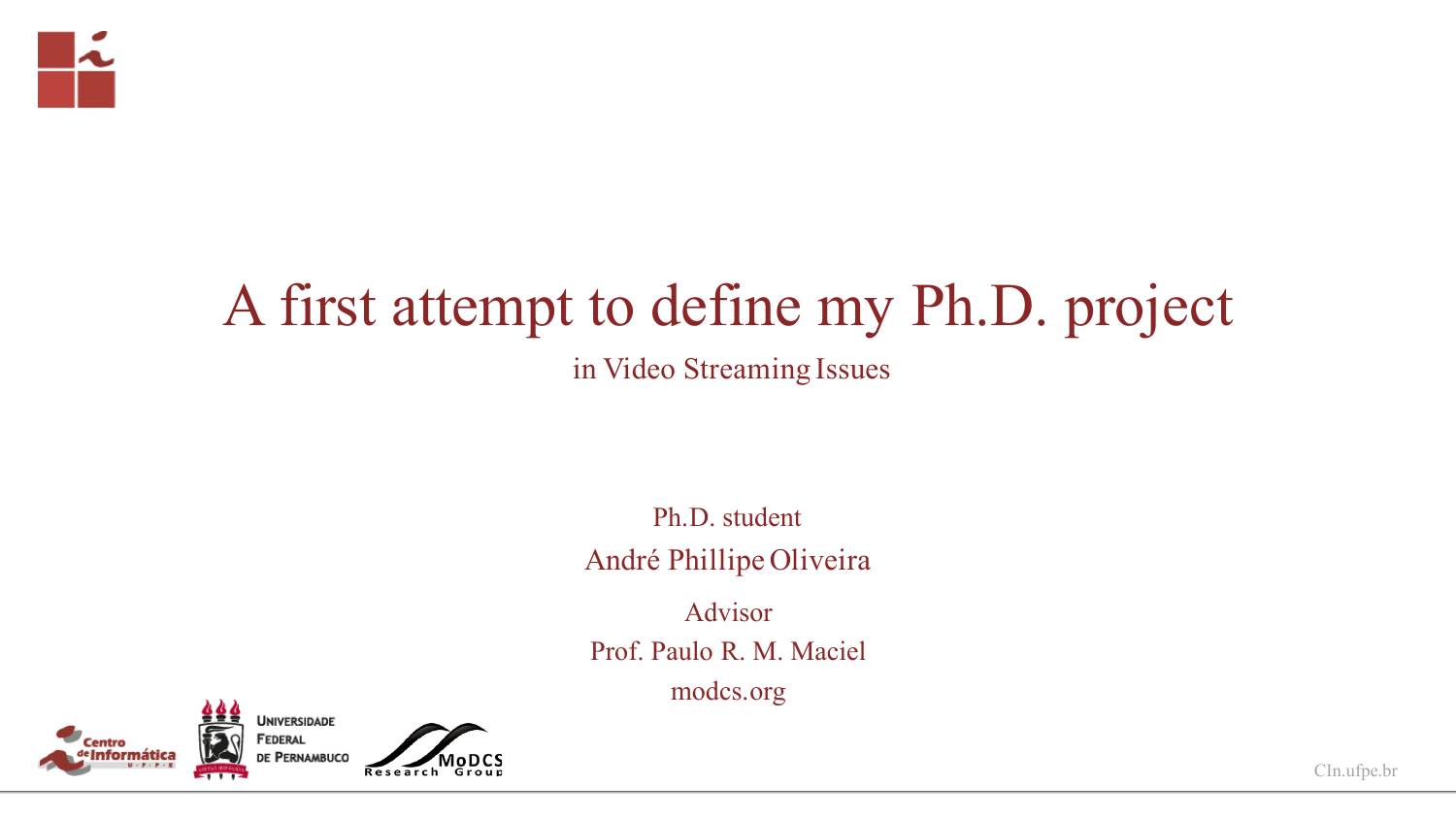

### Outline

- Possible Problems
- Objectives
	- General (provisional )
	- Specifics (provisional)
- Possible Contributions
- Related Works (Matrix)
- Planned Schedule
- References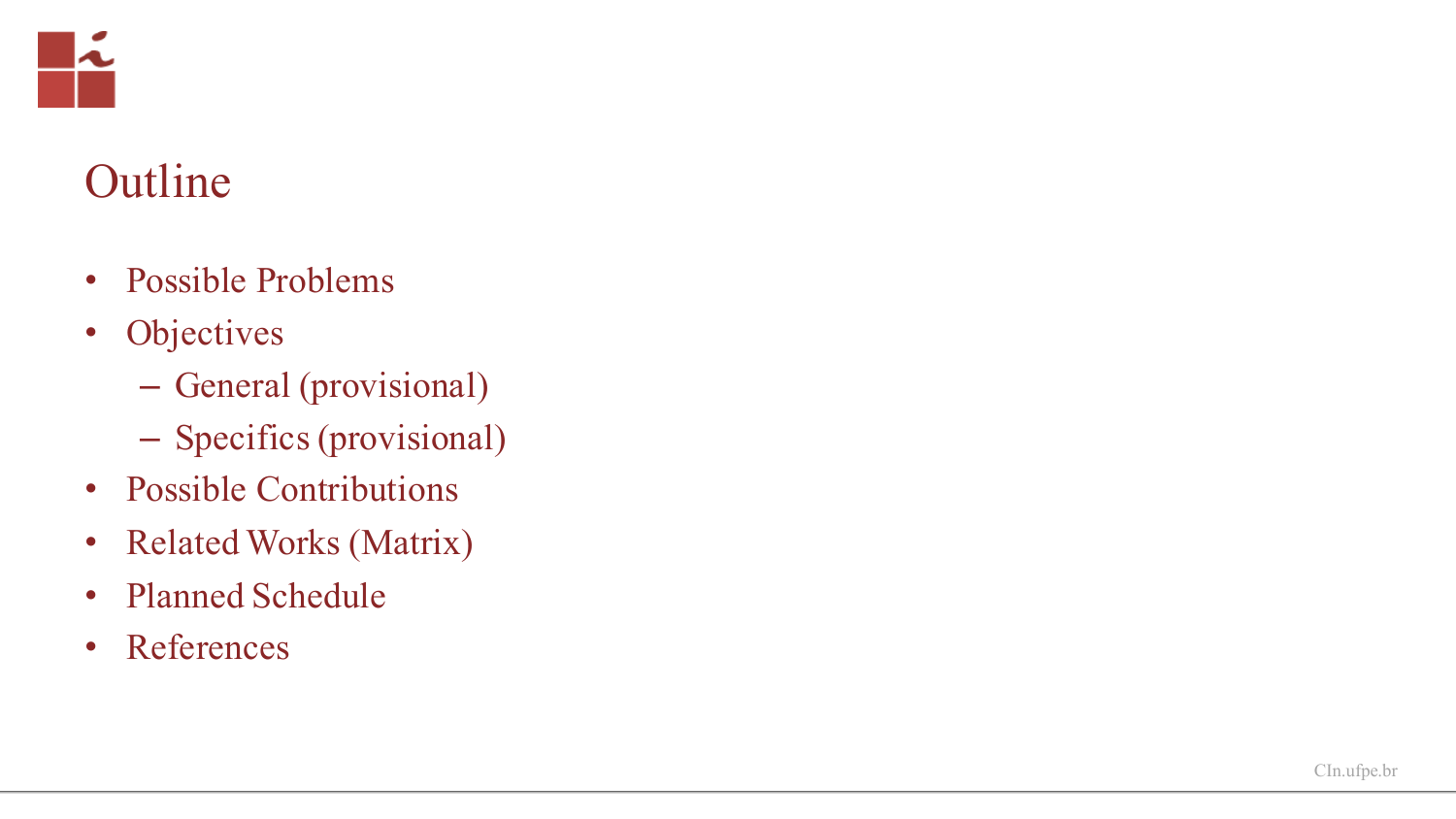

# How can we contribute for better QoE users on Video Streaming services?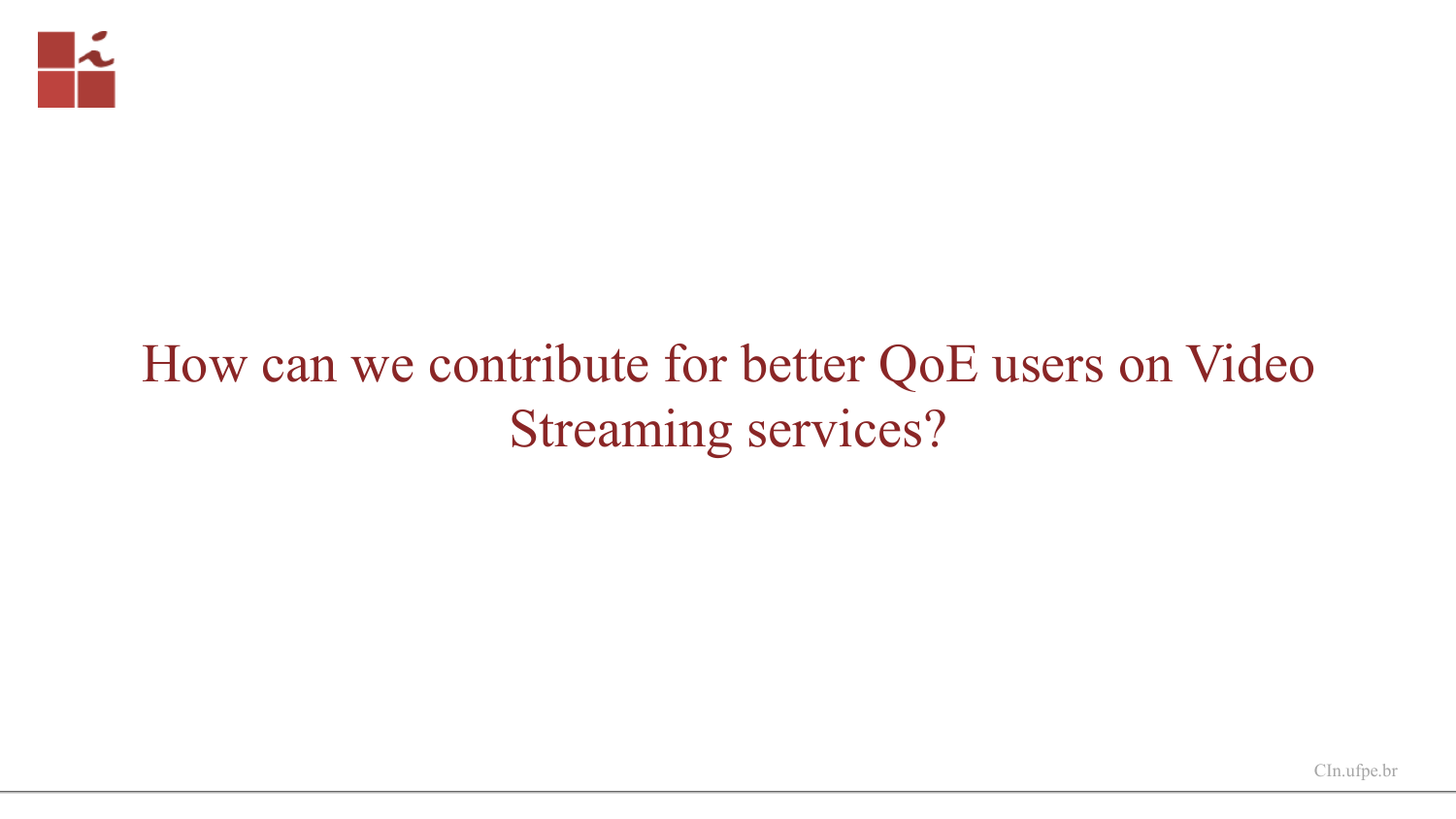

**General Objective**

**Possible Problems**

**Specific Objectives**

**Possible Contributions**

**Planned Performance Evaluation Methodology**

**Related Works (Matrix)**

**Planned** 

**Schedule References**

#### Possible Problem 1 Impact of Live Migration VM in VoD service provided in private clouds

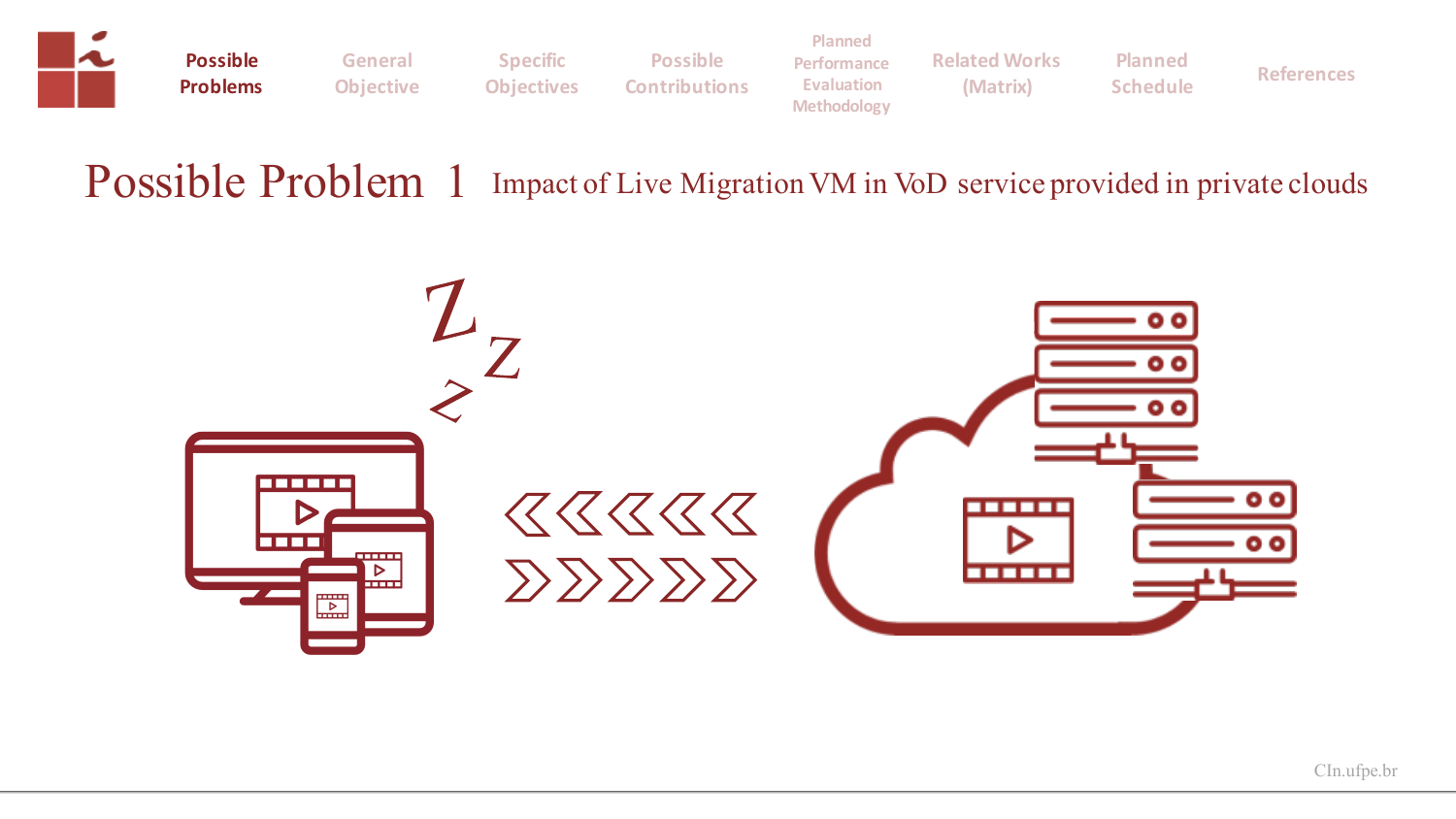

**Possible Problems**

**General Objective**

**Specific Objectives Contributions**

**Planned Performance Evaluation Methodology**

**Related Works (Matrix)**

**Planned** 

**Schedule References**

#### Possible Problem 2 Multiple users in Video Streaming over wireless heterogeneous networks

**Possible** 

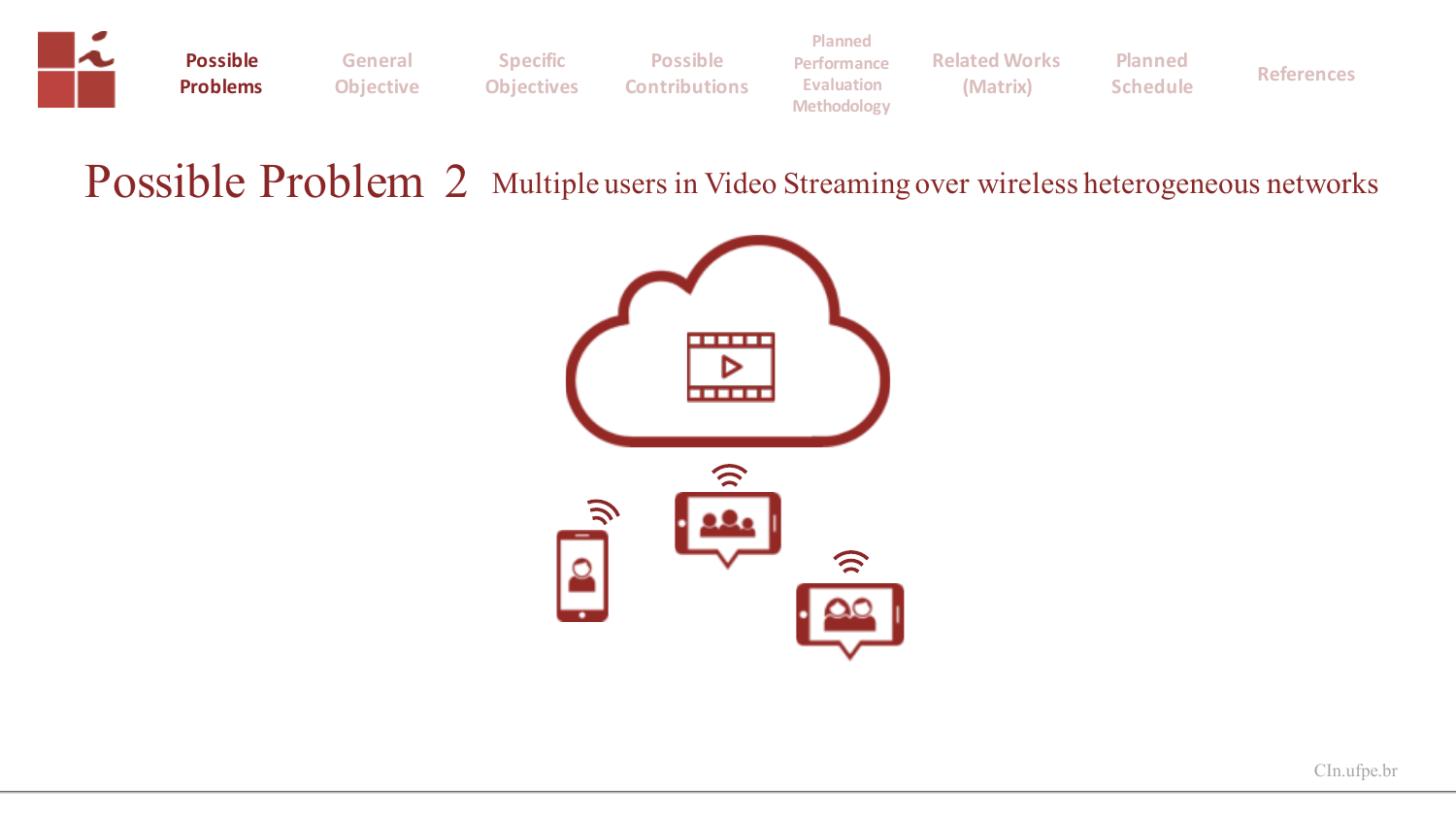

**General Objective**

**Specific Objectives Possible Contributions**

**Planned Performance Evaluation Methodology**

**Related Works (Matrix)**

**Planned** 

**Schedule References**

## General Objectives (provisional)

Impact of Live Migration VM in VoD service provided in private clouds The first effort in this case is to propose models for evaluation and estimate any service degradation impact while a migration is running

Multiple users in Video Streaming over wireless heterogeneous networks In this case, the effort will be to provide models that contribute to better service quality in case of multi-user access to video stream service in multiple heterogeneous wireless networks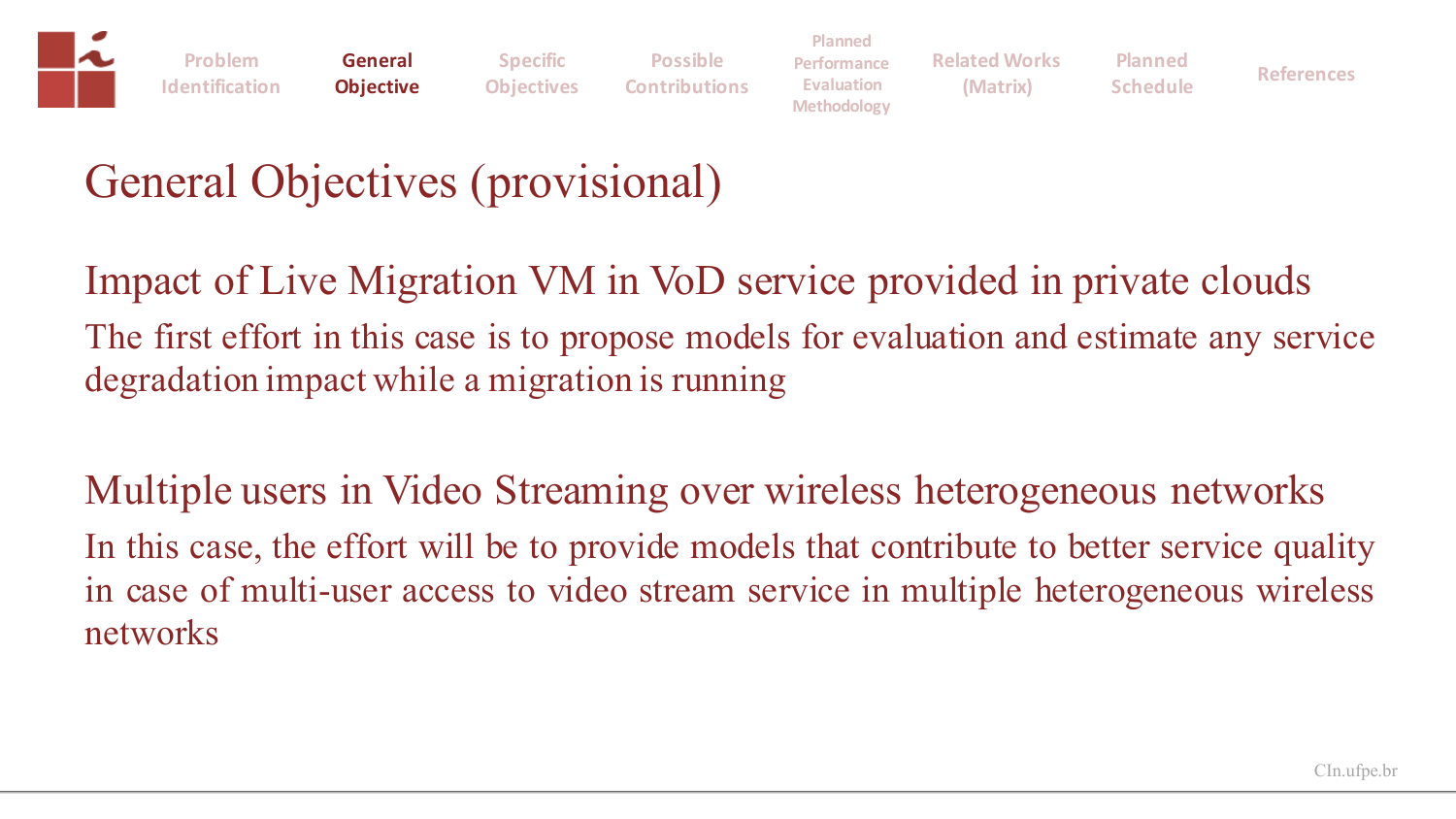

### Specific Objectives (provisional)

- Develop strategies to guide companies at providing better VoD services
- Create a Test-bed environment to simulate a real world VoD service
- Propose VoD service dependability and performance models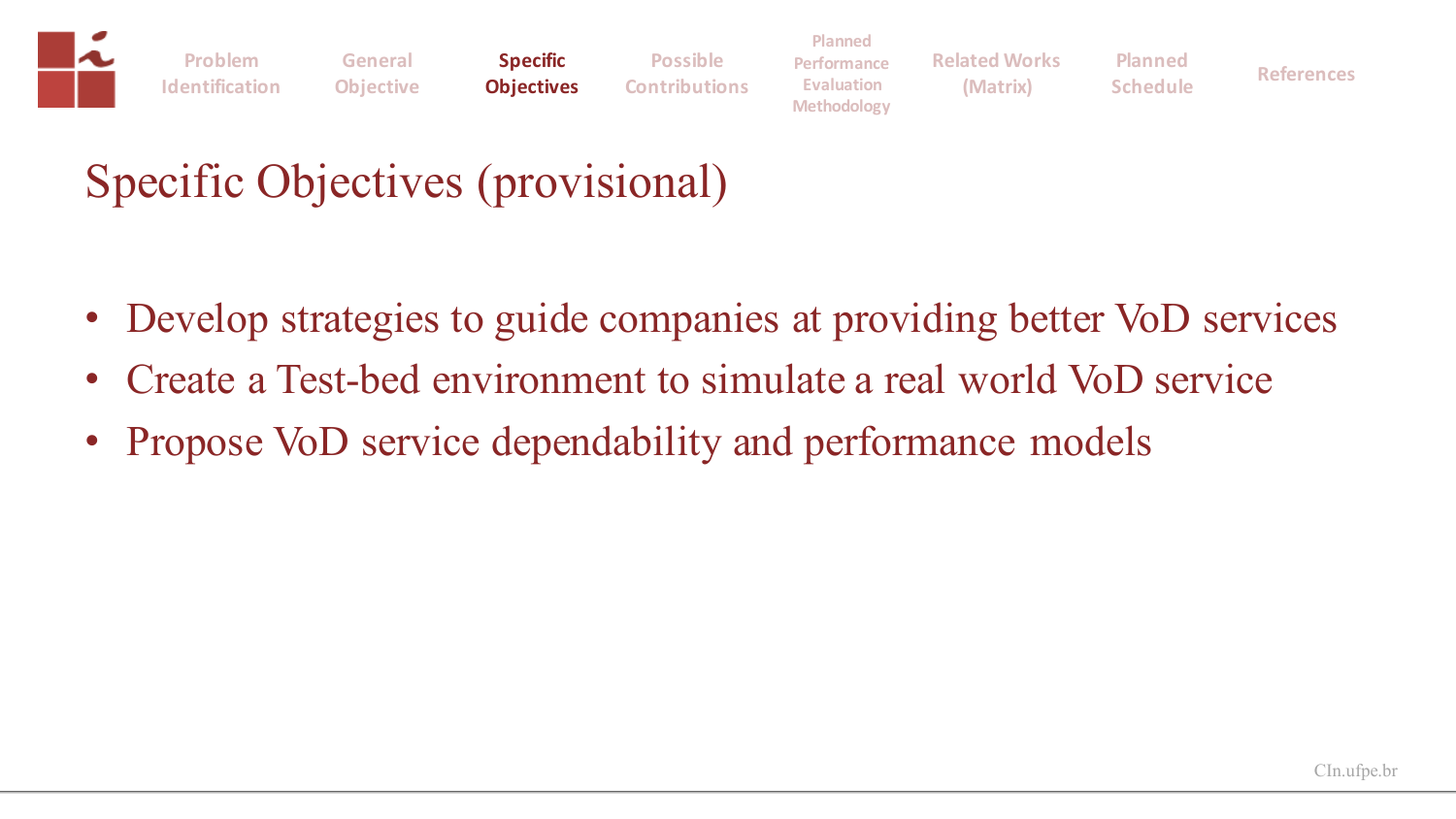|                                 |         |                   |                      | <b>Planned</b>     |                      |                 |                   |
|---------------------------------|---------|-------------------|----------------------|--------------------|----------------------|-----------------|-------------------|
| Problem                         | General | <b>Specific</b>   | <b>Aimed</b>         | Performance        | <b>Related Works</b> | <b>Planned</b>  |                   |
| <b>Identification Objective</b> |         | <b>Objectives</b> | <b>Contributions</b> | <b>Evaluation</b>  | (Matrix)             | <b>Schedule</b> | <b>References</b> |
|                                 |         |                   |                      | <b>Methodology</b> |                      |                 |                   |

### Aimed Contributions

- Provide models for dependability and performance evaluation
- A supporting methodology that describes the activities required in order to support companies to provide or improve their services
- Users will benefit from the improvements from companies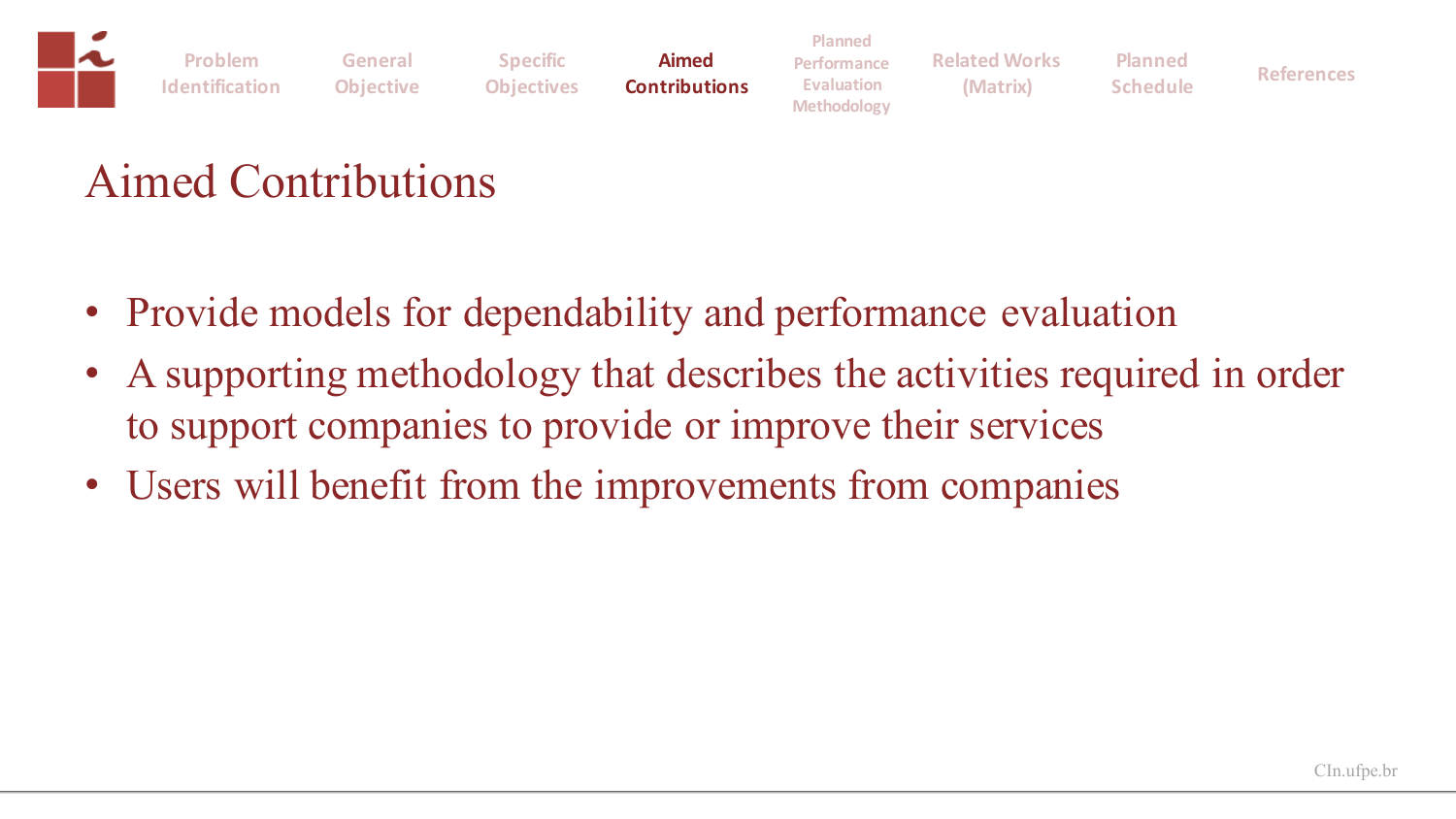

#### Planned Performance Evaluation Methodology

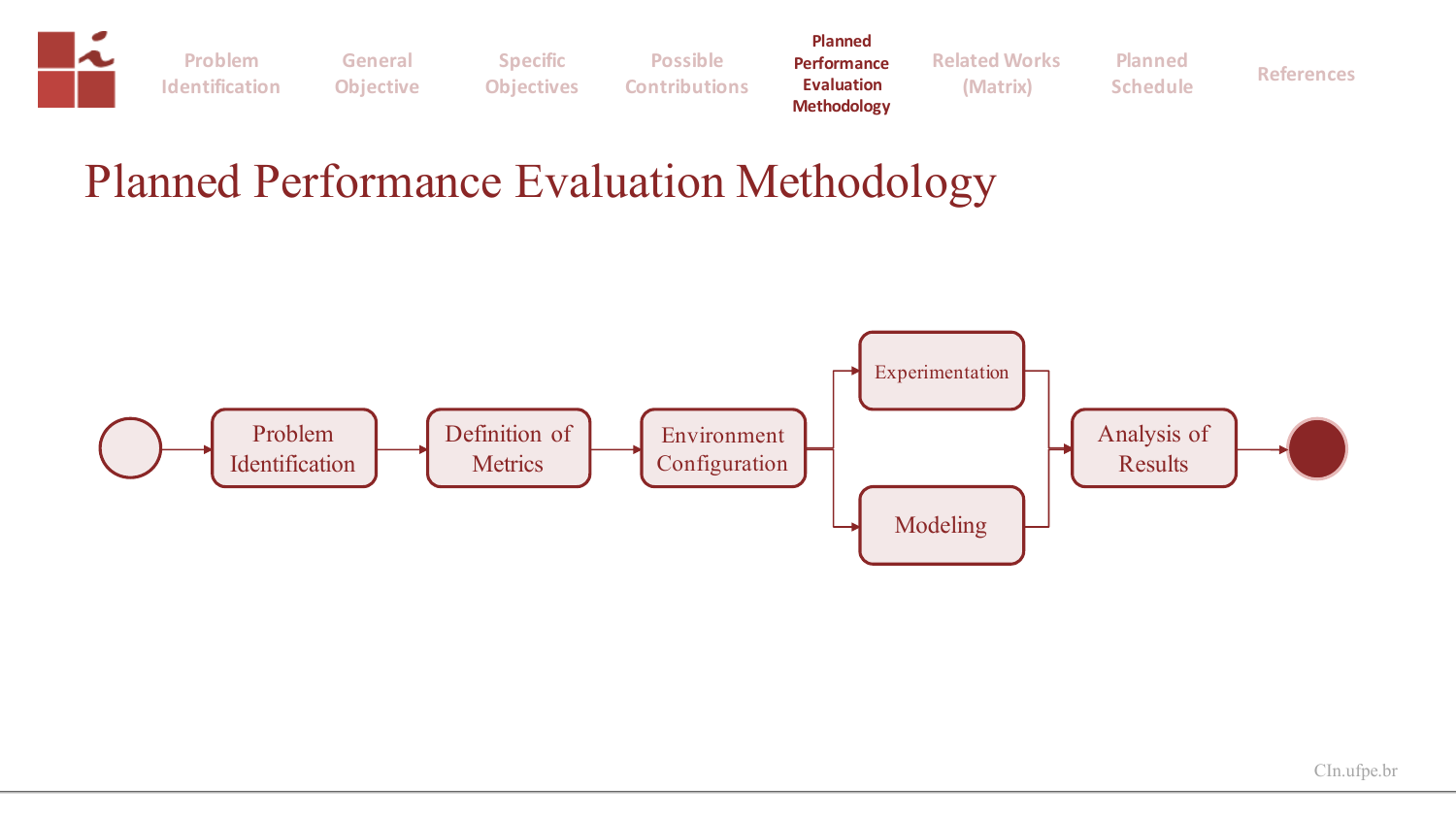|                       |                  |                   |                      | <b>Planned</b>                          |                      |                 |                   |
|-----------------------|------------------|-------------------|----------------------|-----------------------------------------|----------------------|-----------------|-------------------|
| <b>Problem</b>        | General          | <b>Specific</b>   | <b>Possible</b>      | Performance                             | <b>Related Works</b> | <b>Planned</b>  |                   |
| <b>Identification</b> | <b>Objective</b> | <b>Objectives</b> | <b>Contributions</b> | <b>Evaluation</b><br><b>Methodology</b> | (Matrix)             | <b>Schedule</b> | <b>References</b> |

### Definition of Metrics

- Time
	- Video streaming response time
- Dependability
	- Availability
	- Reliability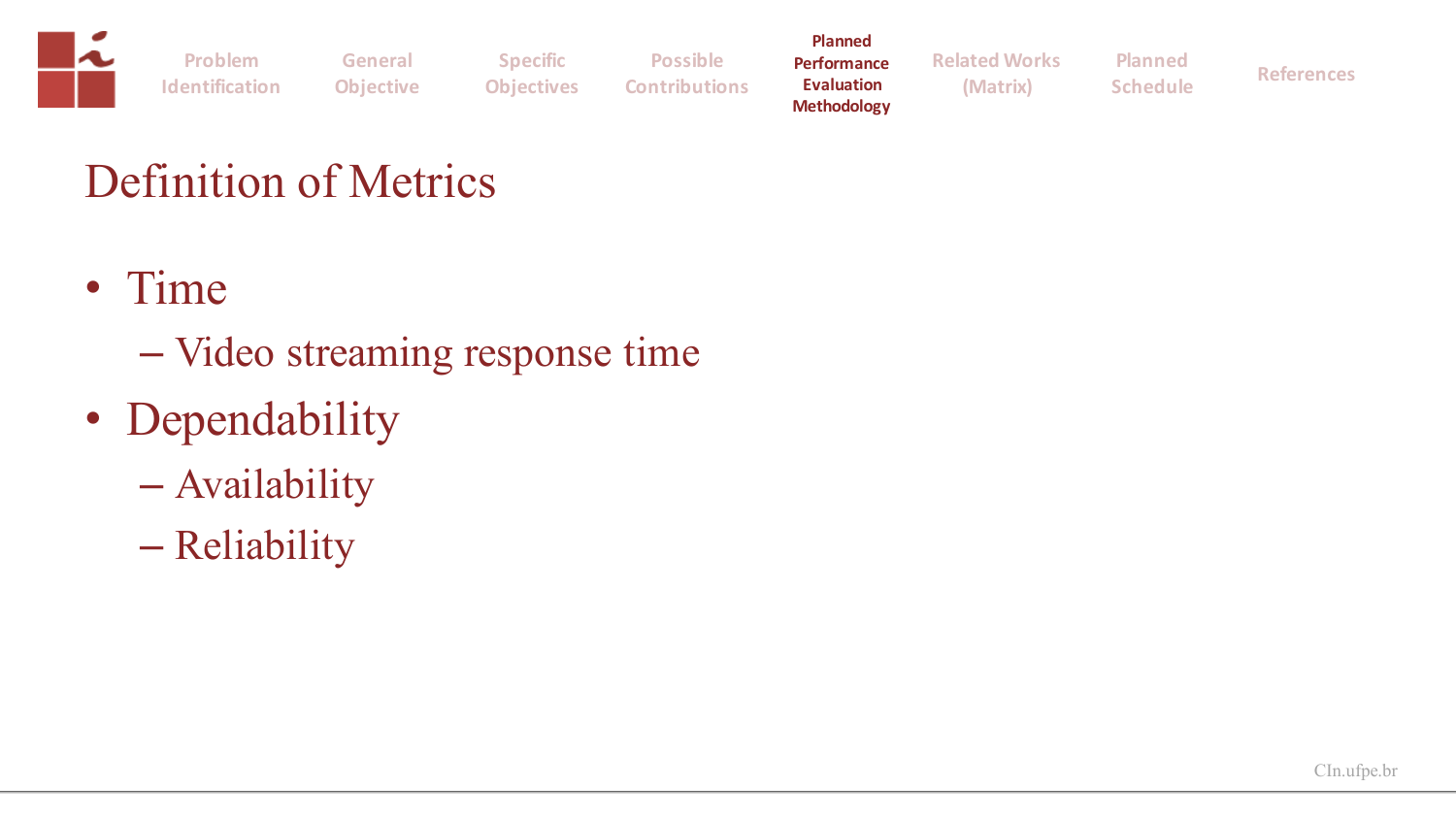

**General Objective**

**Specific Objectives Possible Contributions**

**Planned Performance Evaluation Methodology**

**Related Works (Matrix)**

**Schedule References**

**Planned** 

### Environment Configuration

#### Baseline Architecture

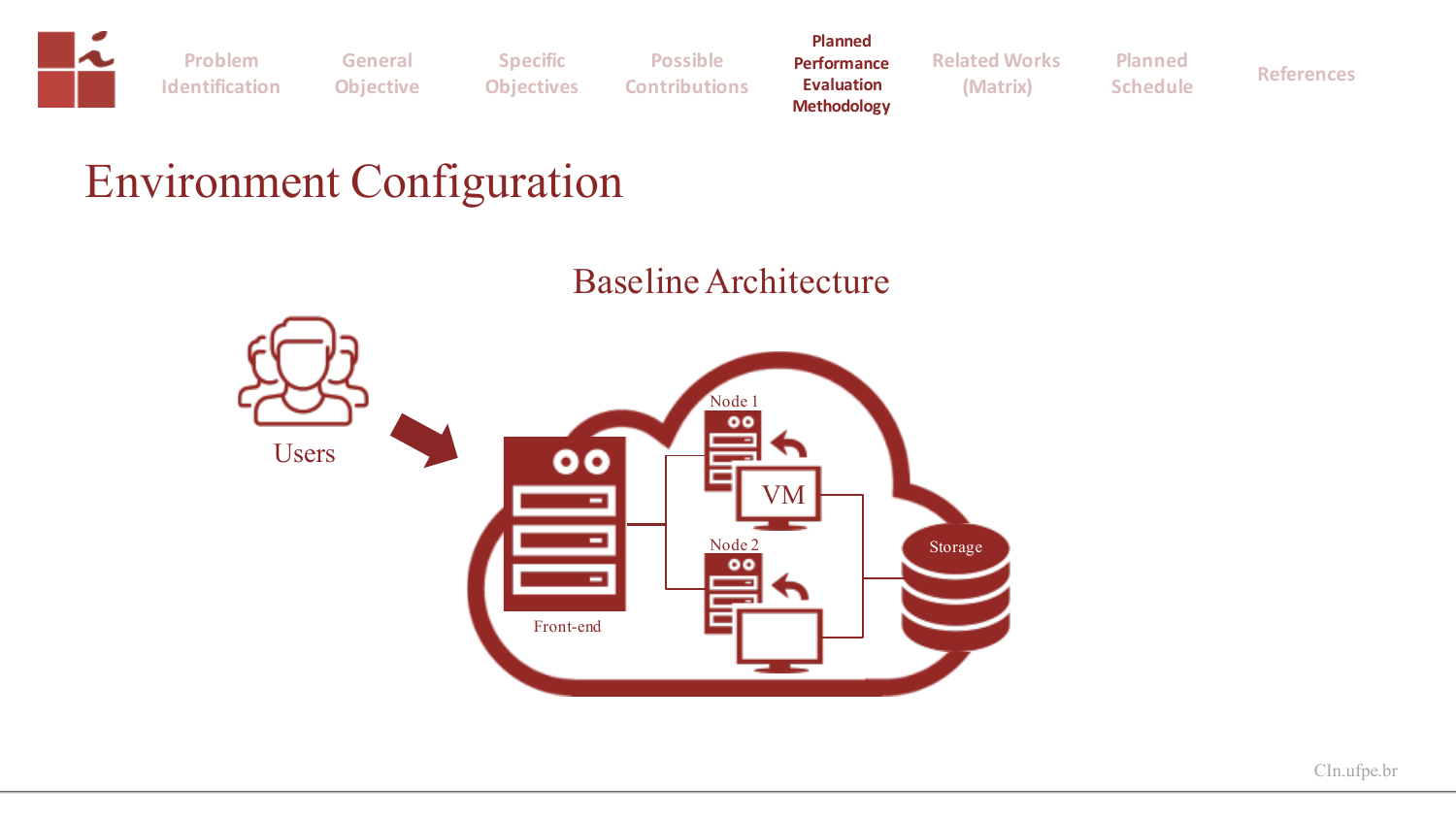

### Experimentation

- Analytics modeling
	- RBD
	- SPN
	- Markov Chains
- Measurement
	- Obtain more accurate results
	- Models validation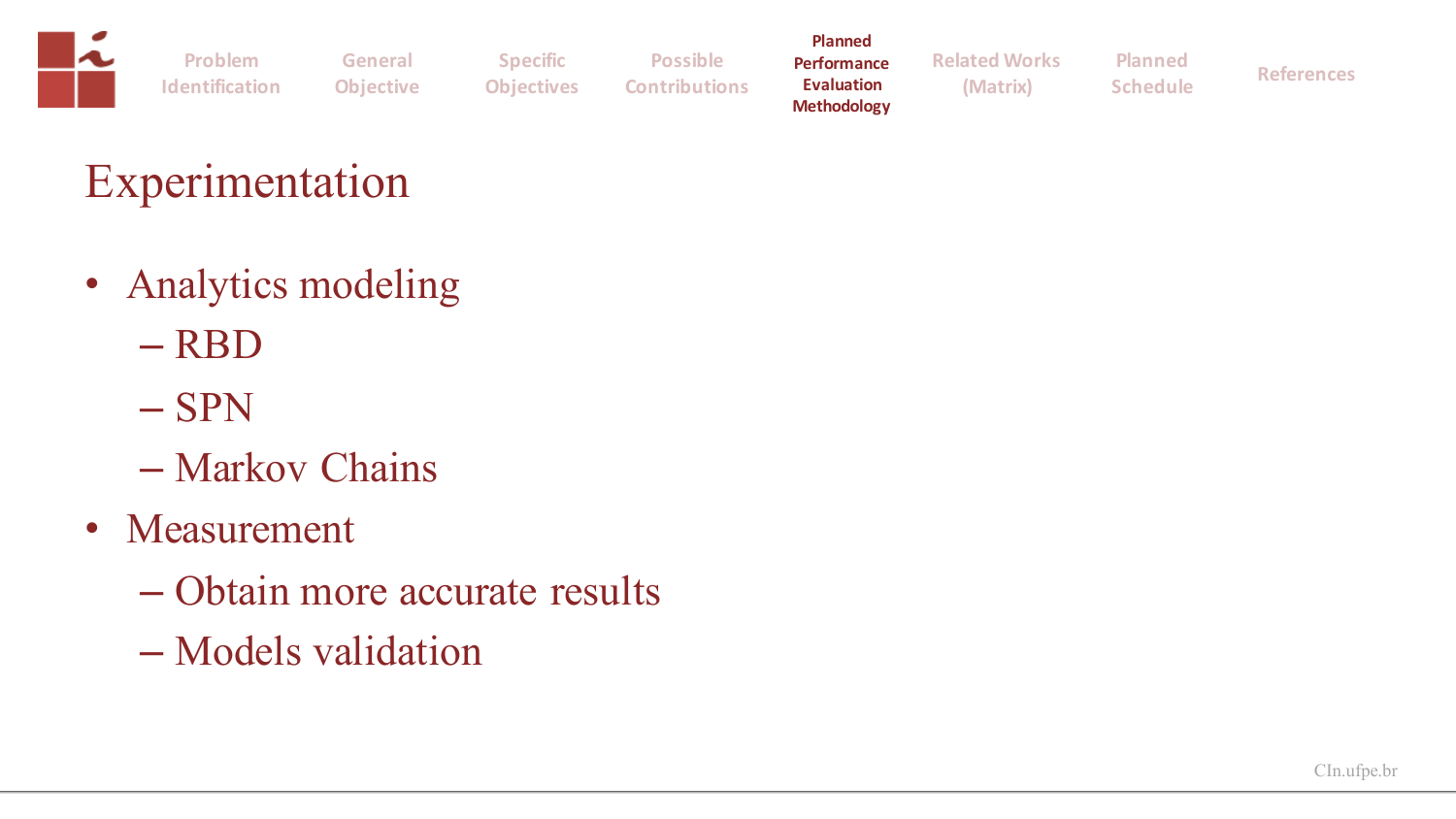

### Related Works (Matrix)

|                          | Live Migration | Video Streaming | Cloud Computing | <b>MCC</b>     | <b>Modeling</b> |
|--------------------------|----------------|-----------------|-----------------|----------------|-----------------|
| Torquato et al., 2015    | Yes            | N <sub>o</sub>  | Yes             | N <sub>o</sub> | Yes             |
| Bezerra et al., 2015     | N <sub>o</sub> | Yes             | Yes             | N <sub>o</sub> | Yes             |
| Liu Weining et al., 2011 | Yes            | N <sub>o</sub>  | N <sub>o</sub>  | N <sub>o</sub> | N <sub>o</sub>  |
| Silva et al., 2015       | N <sub>o</sub> | N <sub>o</sub>  | Yes             | Yes            | Yes             |
| Melo et al., 2015        | N <sub>o</sub> | Yes             | Yes             | N <sub>o</sub> | Yes             |
| Dantas et al., 2012      | N <sub>o</sub> | Yes             | Yes             | N <sub>o</sub> | Yes             |
| Campos et al., 2015      | N <sub>o</sub> | N <sub>o</sub>  | Yes             | N <sub>o</sub> | Yes             |
| This Ph.D. project       | Yes            | Yes             | Yes             | Yes            | Yes             |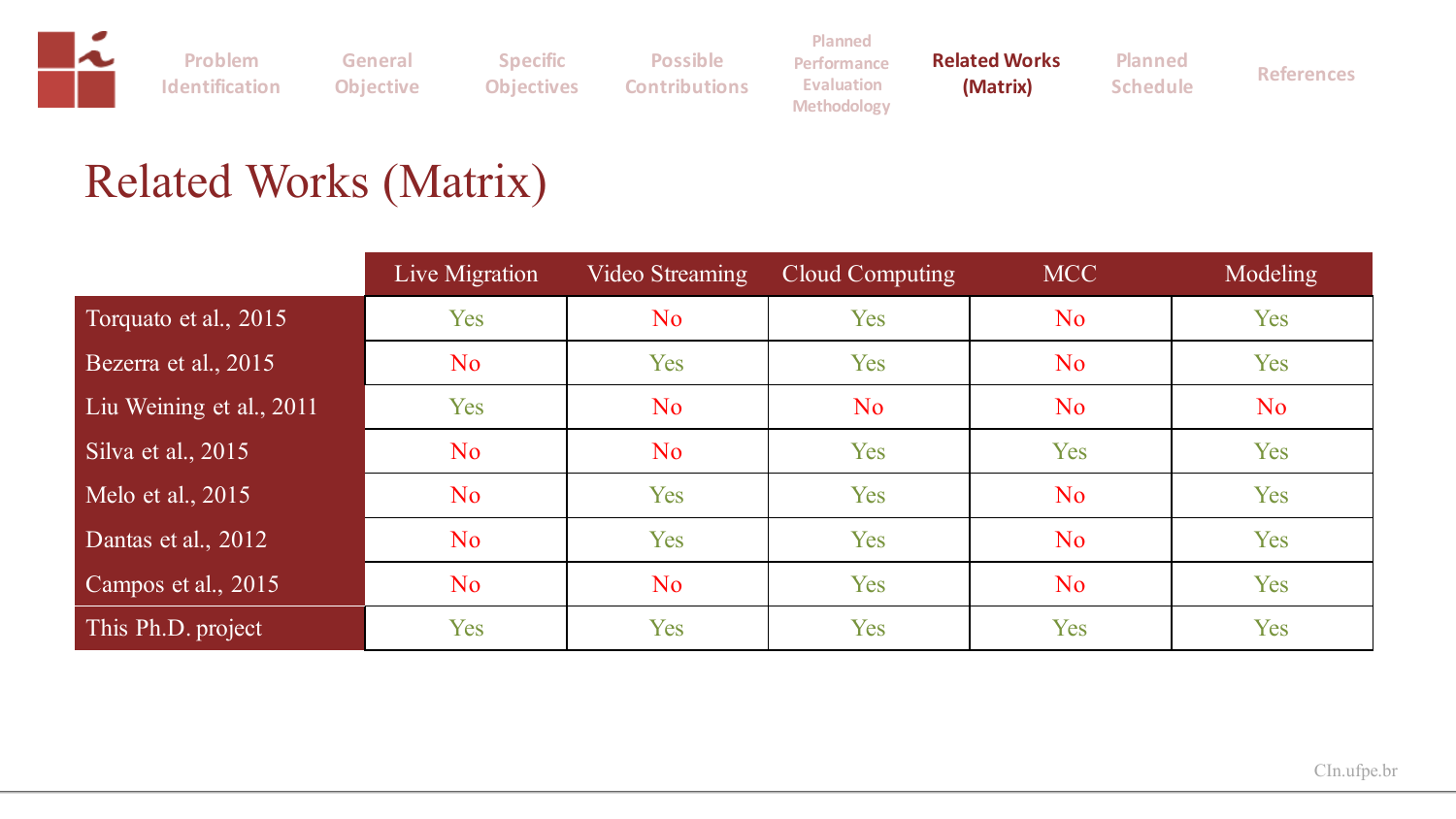|                       |                  |                   |                      | <b>Planned</b>     |                      |                |                   |
|-----------------------|------------------|-------------------|----------------------|--------------------|----------------------|----------------|-------------------|
| <b>Problem</b>        | General          | <b>Specific</b>   | <b>Possible</b>      | Performance        | <b>Related Works</b> | <b>Planned</b> |                   |
| <b>Identification</b> | <b>Objective</b> | <b>Objectives</b> | <b>Contributions</b> | Evaluation         | (Matrix)             | Schedule       | <b>References</b> |
|                       |                  |                   |                      | <b>Methodology</b> |                      |                |                   |

### Planned Schedule

|            | Apr | May         | Jun                     | Jul         | Aug                       |
|------------|-----|-------------|-------------------------|-------------|---------------------------|
| Paper      | X   | X           | $\overline{\textbf{X}}$ | $\mathbf X$ |                           |
| Test-bed   | X   | $\mathbf X$ |                         |             |                           |
| Model      | X   | X           | X                       | X           | $\boldsymbol{\mathrm{X}}$ |
| Experiment |     |             | X                       | X           | $\bf X$                   |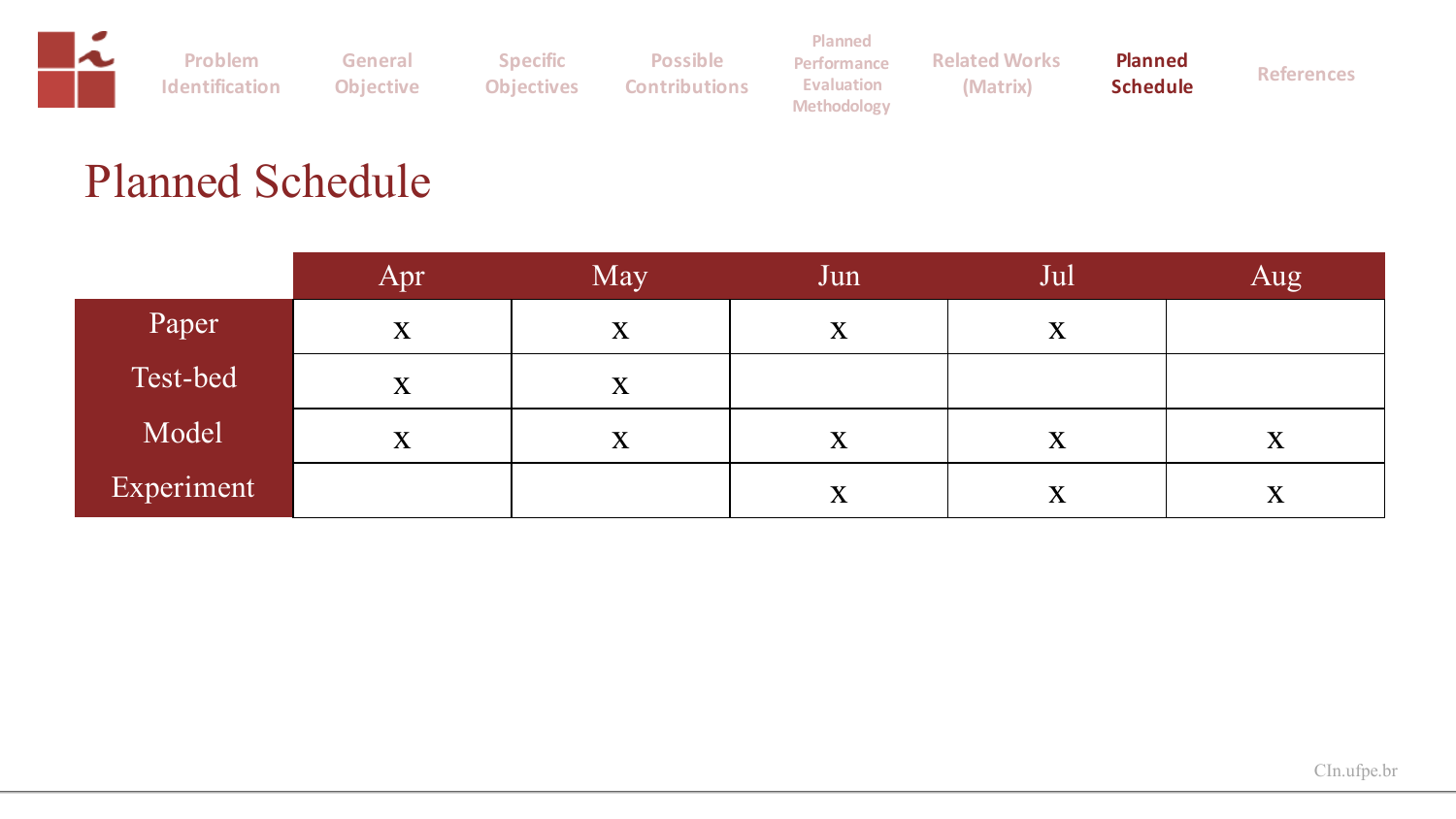| ∼ | Problem                         | General | <b>Specific</b> | <b>Possible</b>                 | <b>Planned</b><br><b>Performance</b> | <b>Related Works</b> | <b>Planned</b>  |                   |
|---|---------------------------------|---------|-----------------|---------------------------------|--------------------------------------|----------------------|-----------------|-------------------|
|   | <b>Identification</b> Objective |         |                 | <b>Objectives Contributions</b> | Evaluation<br><b>Methodology</b>     | (Matrix)             | <b>Schedule</b> | <b>References</b> |

### References

- Herzog, U. (2001). Formal methods for performance evaluation. In Lectures on Formal Methods and Performance Analysis
- Maciel, P. R., Trivedi, K. S., Matias, R., & Kim, D. S. (2011). Dependability modeling. Performance and Dependability in Service Computing: Concepts, Techniques and Research Directions, 1, 53-97.
- Avizienis, A., Laprie, J. C., & Randell, B. (2001). Fundamental concepts of dependability. Newcastle upon Tyne, UK: University of Newcastle upon Tyne, Computing Science.
- Cassandras, C. G. (1993). Discrete event systems: modeling and performance analysis. CRC.
- Jiang, J., Sekar, V., & Zhang, H. (2012, December). Improving fairness, efficiency, and stability in http-based adaptive video streaming with festive. In Proceedings of the 8th international conference on Emerging networking experiments and technologies (pp. 97- 108). ACM.